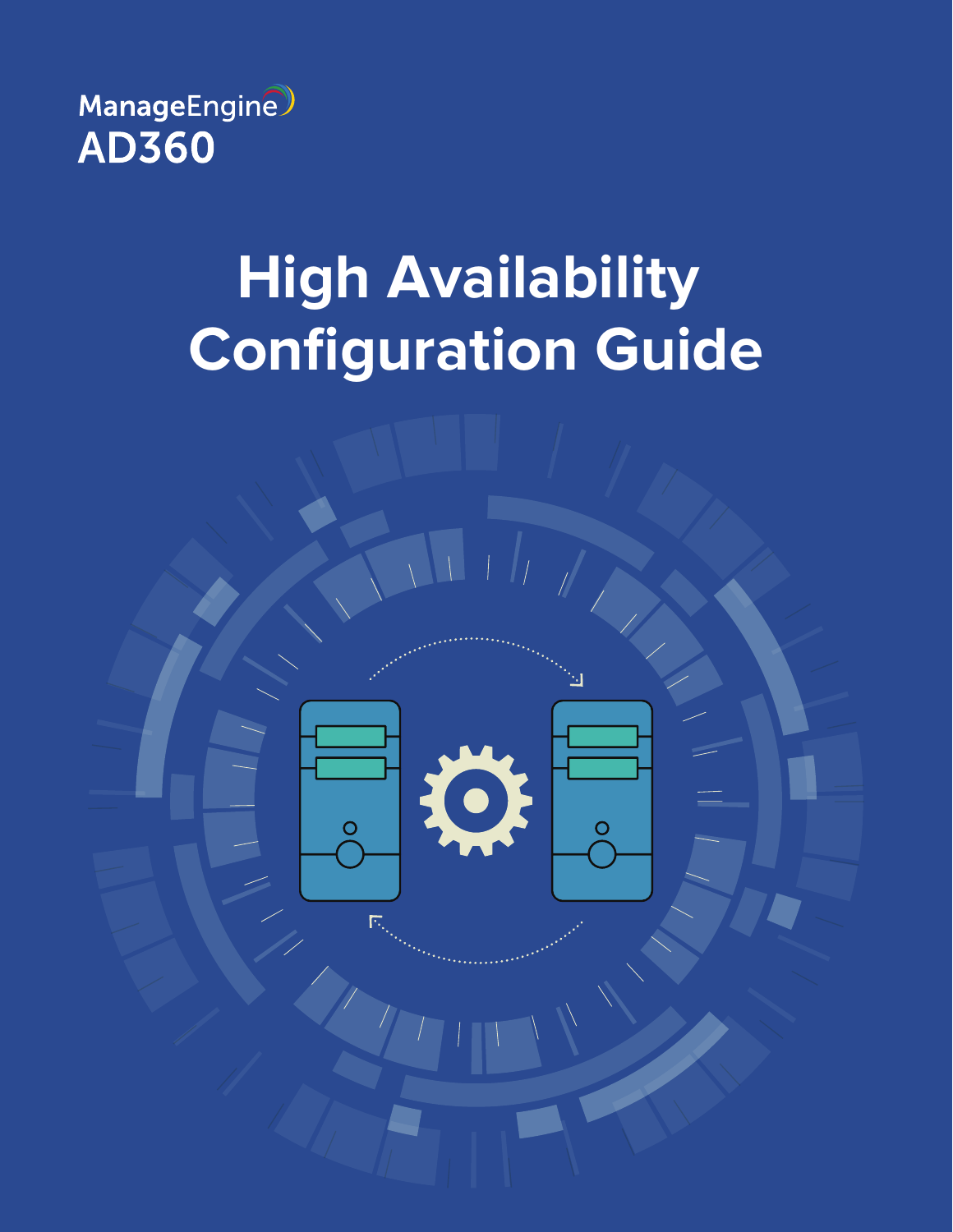# **Table of contents**

| Overview |
|----------|
|          |
|          |
|          |
|          |
|          |
|          |
|          |
|          |
|          |
|          |
|          |
|          |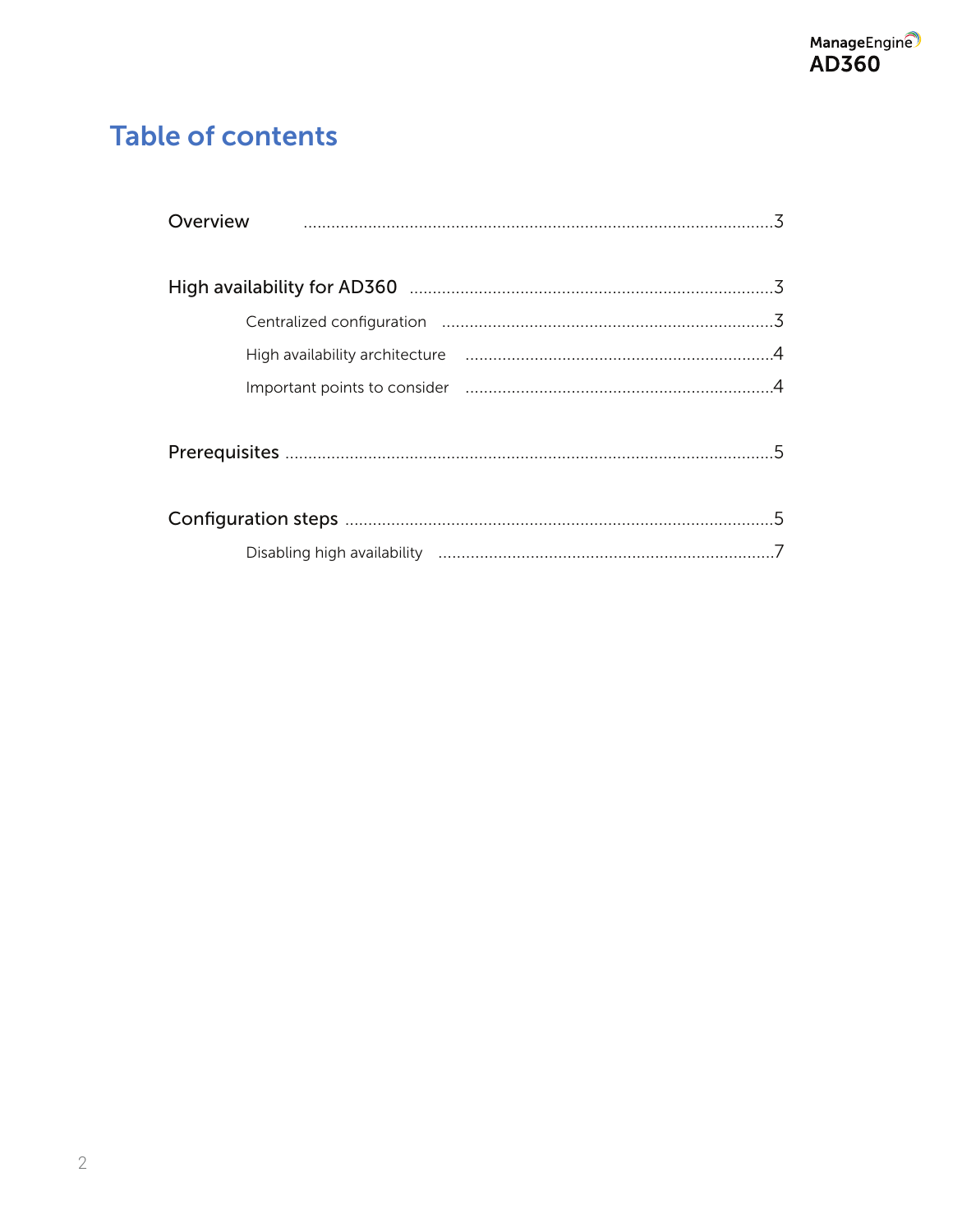## <span id="page-2-0"></span>**Overview**

AD360 is an integrated solution from ManageEngine engineered to holistically address the identity and access management (IAM) needs of enterprises that use Windows Active Directory and Office 365. AD360 solves a number of different challenges when managing AD and Office 365 user identities with features such as user life cycle management, self-service password management, single sign-on, backup and recovery, and IT security and compliance.

**AD360 is comprised of six components:**



# High availability for AD360

High availability describes a family of practices aimed at delivering a specific level of availability by eliminating or mitigating failure modes.

AD360 supports high availability in case of system and application failures. High availability is achieved through automatic failover: when the AD360 service running on one machine fails, another instance of the AD360 service running on a different machine will automatically take over.

## **Centralized configuration**

You can set up and manage high availability for AD360 and its integrated components directly from the AD360 console. Currently, AD360 supports high availability configuration for three of its components—ADManager Plus, ADSelfService Plus, and O365 Manager Plus.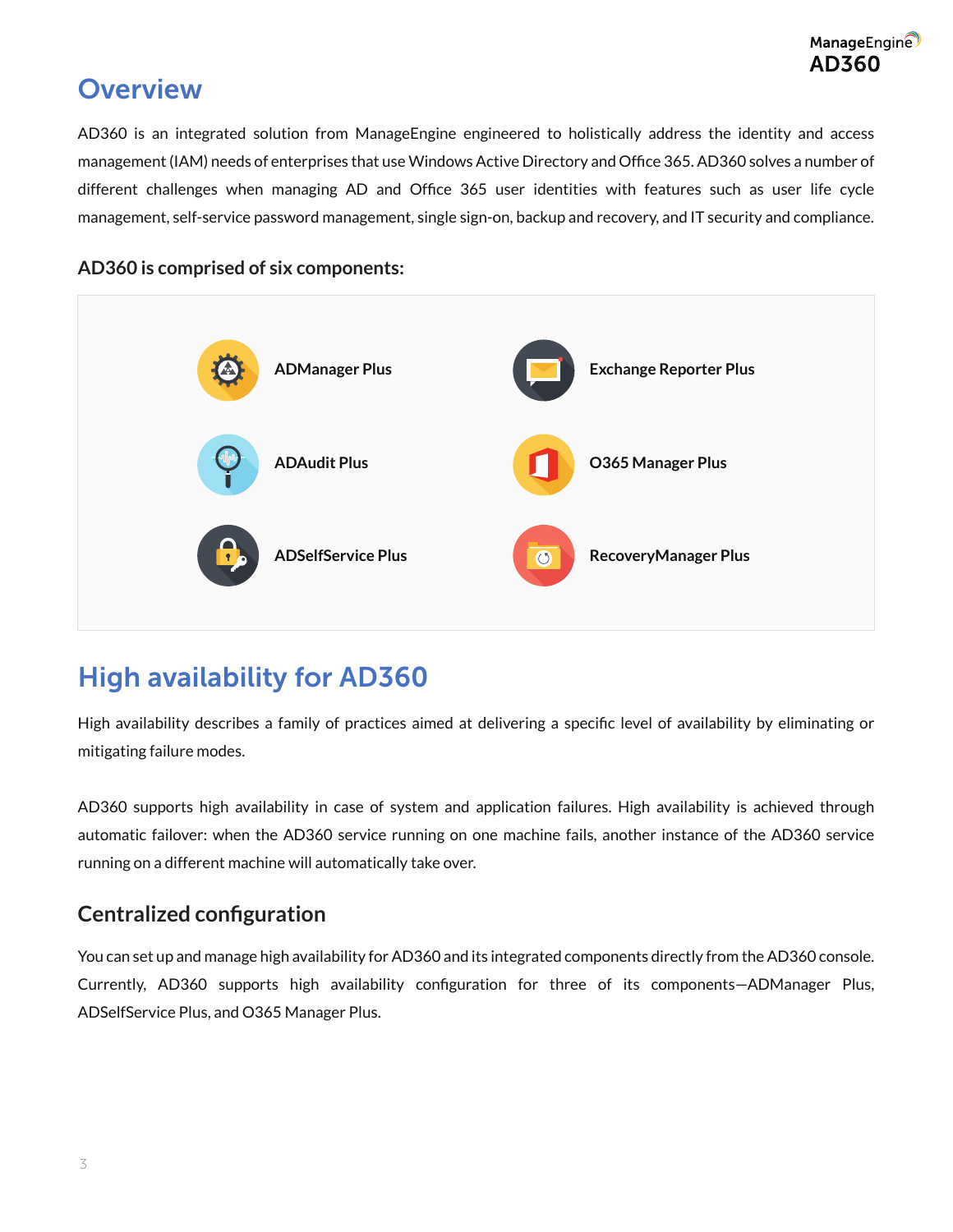### <span id="page-3-0"></span>**High Availablity Architecture**



#### **Important points to consider:**

- To implement high availability, you'll need to install AD360 and its components on two separate machines.
- The instance from which you are configuring high availability will act as the primary server. The other instance will act as the standby server.
- Both servers use the same database configured in the primary server. At any given time, the  $\bullet$ primary server will cater to user requests while the other will remain passive.
- Whenever the primary server experiences ten or more seconds of downtime, the standby server automatically becomes operational and services all requests.
- You'll need a virtual IP address for high availability configuration.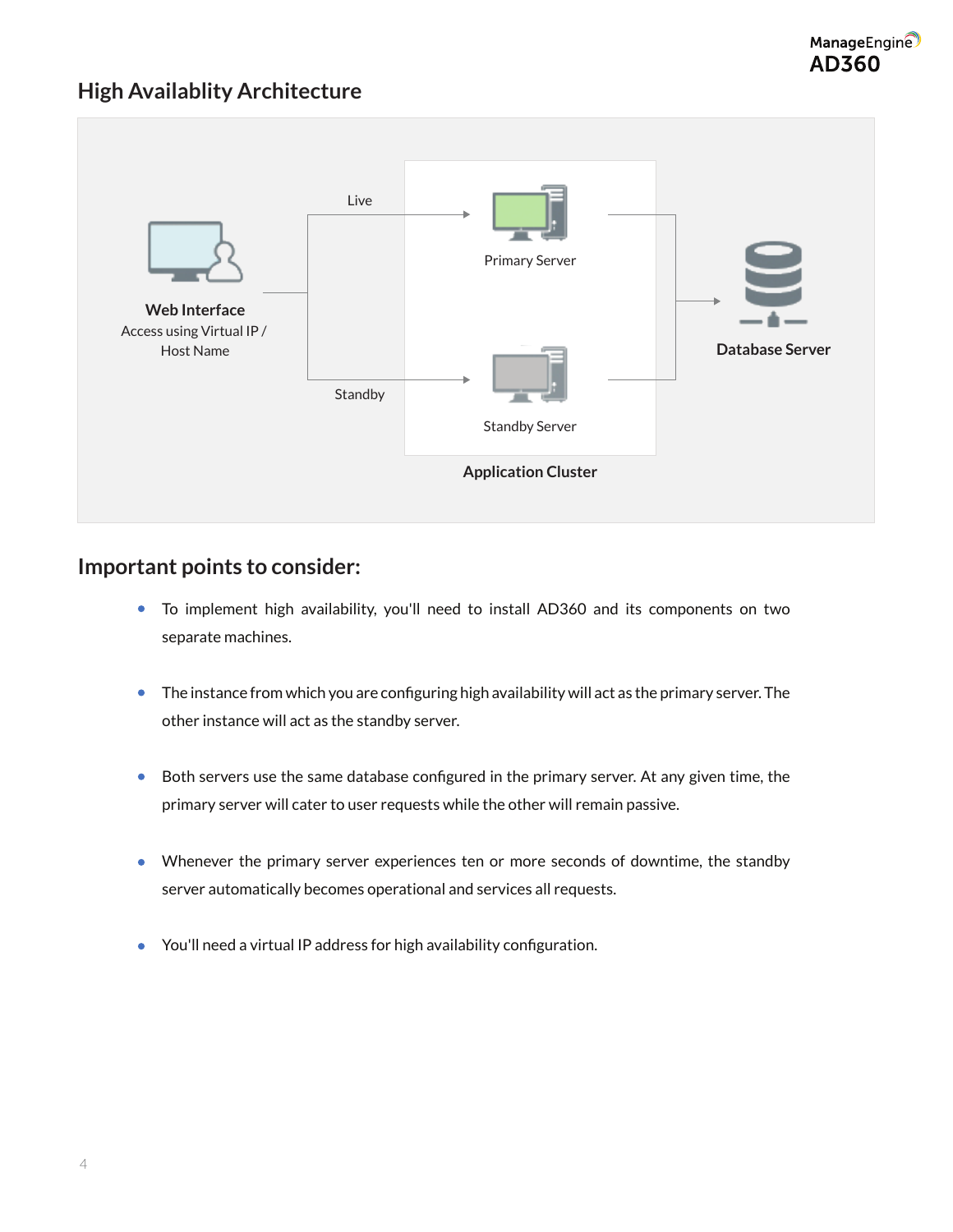## <span id="page-4-0"></span>**Prerequisites**

Before you start configuring high availability, make sure that the following conditions are satisfied:

- **[Download](https://www.manageengine.com/active-directory-360/download.html?source=pdf) and install AD360 along with its components on two separate machines.**   $\bullet$ 
	- If you have already installed AD360 and its components, then update them to the latest build. You'll need to download and install the latest build of AD360 and its components in the second machine as well.
- **Make sure that both instances of AD360 and its components:**
	- Are running as a service.  $\bullet$  .
	- Have the same build architecture (32-bit or 64-bit) and build number.
	- $\bullet$  Are connected to the same domain and network. For example, if your IP range is 172.21.x.x, then the primary server and standby servers should also lie in the IP range 172.21.x.x.
- **Make sure the virtual IP address also lies in the IP range 172.21.x.x.**

# Configuration steps

Follow the steps below to enable high availability:

**1.** Go to **Admin > Administration > High Availability.**



| <b>Administration</b>    | $\cdot$ | <b>High Availability</b> |                           |                       |                   |                          |                             |
|--------------------------|---------|--------------------------|---------------------------|-----------------------|-------------------|--------------------------|-----------------------------|
| AD360 Integration        |         |                          |                           |                       |                   |                          |                             |
| <b>High Availability</b> |         | <b>Component Name</b>    | <b>Primary Server</b>     | <b>Standby Server</b> | <b>Virtual IP</b> | <b>Virtual Host Name</b> | <b>Configuration Status</b> |
| Auto Backup/Update       |         | AD360                    | $\frac{1}{2}$ radhak-1480 | $\sim$                | $\mathbf{r}$      | $\sim$                   | <b>Configure Now</b>        |
| Logon Settings           |         | <b>ADManager Plus</b>    | $\frac{1}{2}$ radhak-1480 | <b>.</b>              | ÷                 | $\sim$                   | <b>Configure Now</b>        |
|                          |         | Office365 Manager Plus   | L radhak-1480             | $\sim$                | $\sim$            | $\sim$                   | <b>Configure Now</b>        |
| <b>General Settings</b>  | ٠       |                          |                           |                       |                   |                          |                             |
|                          |         |                          |                           |                       |                   |                          |                             |
|                          |         |                          |                           |                       |                   |                          |                             |

**3.** The steps for enabling high availability are exactly the same for both AD360 and its components. Let's see how to enable high availability for AD360.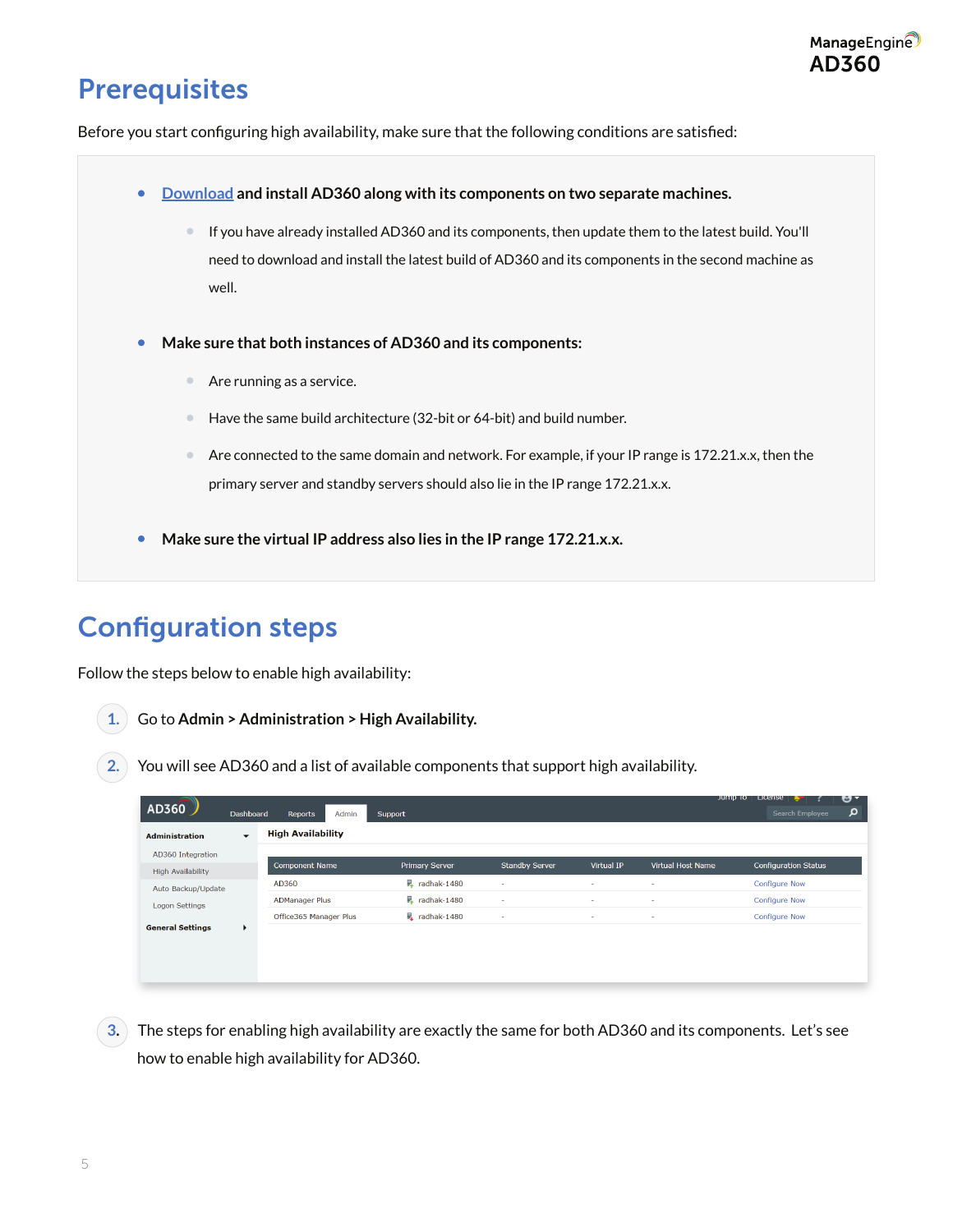#### **4.** Click **Configure Now** in the AD360 row.

| <b>High Availability</b> |                                     |                |
|--------------------------|-------------------------------------|----------------|
| Primary Server           |                                     |                |
| Component Name           | AD360                               |                |
| Primary Server URL       |                                     | $rac{AD}{360}$ |
| Standby Server           |                                     |                |
| * Standby Server Name/IP | local-machine-2<br>http://<br>:8082 | ඹ              |
| * Admin Username         | admin<br>٣,                         | ℗              |
| * Password               | 单<br>                               |                |
| Virtual IP               |                                     |                |
| * Virtual IP Address     | 172.169.1.15                        | ℗              |
| Virtual Host Name        | ad360-server                        |                |
|                          | Cancel<br>Save                      |                |

**5.** In the **Primary Server** section, the URL of the AD360 server you are currently accessing will be auto filled.

- **6.** In the **Standby Server** section, enter the:
	- **URL** of the AD360 standby server.
	- $\bullet$ **Username** and **password** of the default admin user in the AD360 standby server.

**Note:** For the integrated components, instead of using the default admin account you can provide the credentials of an account that has full access to all the features and settings of the component. For example, an account with super administrator privilege.

- **7.** In the **Virtual IP** section, enter:
	- **A virtual IP address** with which you can access both the primary and standby servers. When the product is accessed using this IP, the data is routed directly through the server that is active at that particular time.
	- The **Virtual Host Name**.  $\bullet$

**Note:** A virtual host name is the alias given to the virtual IP.